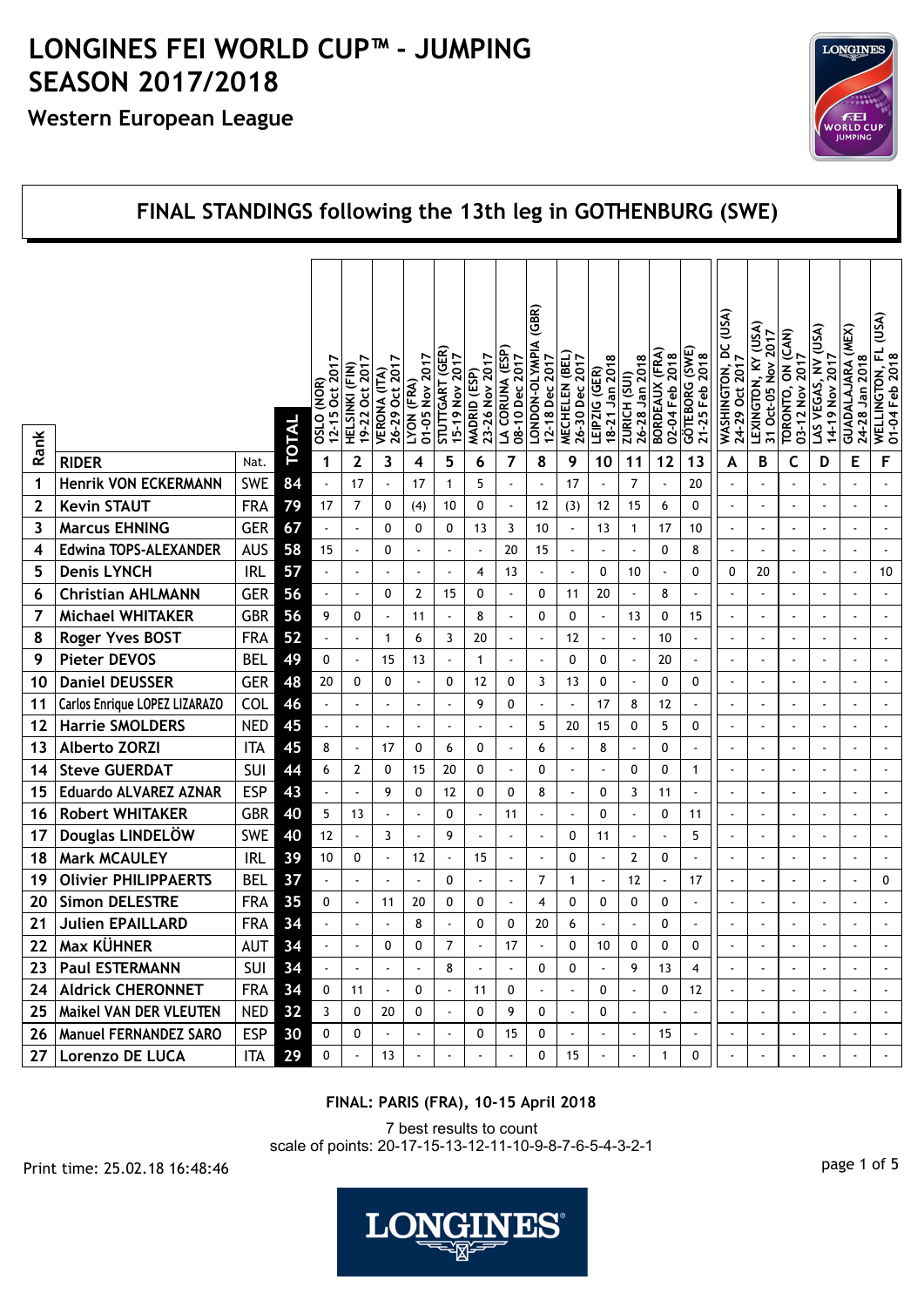## **Western European League**

|      |                                 |            | TOTAL | 12-15 Oct 2017<br>OSLO (NOR) | 19-22 Oct 2017<br>HELSINKI (FIN) | 26-29 Oct 2017<br><b>VERONA (ITA)</b> | 01-05 Nov 2017<br>LYON (FRA) | STUTTGART (GER)<br>15-19 Nov 2017 | 23-26 Nov 2017<br>MADRID (ESP) | LA CORUNA (ESP<br>08-10 Dec 2017 | (GBR)<br>LONDON-OLYMPIA<br>12-18 Dec 2017 | MECHELEN (BEL)<br>26-30 Dec 2017 | 18-21 Jan 2018<br>LEIPZIG (GER) | 26-28 Jan 2018<br>ZURICH (SUI) | BORDEAUX (FRA)<br>02-04 Feb 2018 | GÖTEBORG (SWE)<br>21-25 Feb 2018 | WASHINGTON, DC (USA)<br>24-29 Oct 2017 | LEXINGTON, KY (USA)<br>31 Oct-05 Nov 2017 | TORONTO, ON (CAN)<br>03-12 Nov 2017 | LAS VEGAS, NV (USA)<br>14-19 Nov 2017 | GUADALAJARA (MEX)<br>24-28 Jan 2018 | WELLINGTON, FL (USA)<br>01-04 Feb 2018 |
|------|---------------------------------|------------|-------|------------------------------|----------------------------------|---------------------------------------|------------------------------|-----------------------------------|--------------------------------|----------------------------------|-------------------------------------------|----------------------------------|---------------------------------|--------------------------------|----------------------------------|----------------------------------|----------------------------------------|-------------------------------------------|-------------------------------------|---------------------------------------|-------------------------------------|----------------------------------------|
| Rank | <b>RIDER</b>                    | Nat.       |       | 1                            | $\mathbf{2}$                     | 3                                     | 4                            | 5                                 | 6                              | 7                                | 8                                         | 9                                | 10                              | 11                             | 12                               | 13                               | A                                      | В                                         | C                                   | D                                     | E                                   | F                                      |
| 28   | <b>Peder FREDRICSON</b>         | <b>SWE</b> | 29    | 13                           | 0                                |                                       | 0                            | 0                                 |                                | ÷,                               | 13                                        | $\blacksquare$                   | $\mathbf{0}$                    | 0                              | ÷,                               | 3                                | ÷,                                     |                                           |                                     |                                       |                                     |                                        |
| 29   | Piergiorgio BUCCI               | <b>ITA</b> | 28    |                              | ÷,                               | 0                                     | 10                           | $\blacksquare$                    | 6                              |                                  | ÷,                                        | $\overline{7}$                   | 5                               | 0                              | $\ddot{\phantom{a}}$             | $\ddot{\phantom{0}}$             | ÷,                                     |                                           |                                     | ÷,                                    |                                     |                                        |
| 30   | Philipp WEISHAUPT               | <b>GER</b> | 27    |                              | 3                                |                                       | 1                            | 17                                | $\blacksquare$                 |                                  |                                           |                                  | $\overline{\phantom{a}}$        | 0                              | $\ddot{\phantom{a}}$             | 6                                | $\blacksquare$                         |                                           |                                     |                                       |                                     | $\overline{\phantom{a}}$               |
| 31   | <b>Bertram ALLEN</b>            | <b>IRL</b> | 26    | 11                           | 0                                | 0                                     | 0                            | 0                                 | $\blacksquare$                 | $\tilde{\phantom{a}}$            | 11                                        | 4                                | $\blacksquare$                  | 0                              | 0                                | $\blacksquare$                   | $\blacksquare$                         | $\overline{a}$                            | $\ddot{\phantom{a}}$                | $\overline{\phantom{a}}$              | $\blacksquare$                      | ä,                                     |
| 32   | <b>Jur VRIELING</b>             | <b>NED</b> | 23    | 0                            | 20                               |                                       | $\overline{\phantom{a}}$     | 0                                 | $\blacksquare$                 | 0                                | $\blacksquare$                            |                                  | $\ddot{\phantom{1}}$            | 0                              | 3                                | 0                                | $\frac{1}{2}$                          | $\overline{a}$                            | $\blacksquare$                      | $\blacksquare$                        |                                     | $\blacksquare$                         |
| 33   | Marlon MÓDOLO ZANOTELLI         | <b>BRA</b> | 22    | 0                            | 15                               |                                       | ÷,                           | $\blacksquare$                    | $\ddot{\phantom{0}}$           | 7                                |                                           | ÷,                               | $\blacksquare$                  | 0                              | $\overline{a}$                   | $\blacksquare$                   | $\blacksquare$                         |                                           |                                     | ä,                                    | $\blacksquare$                      | ä,                                     |
| 34   | <b>Nicola PHILIPPAERTS</b>      | <b>BEL</b> | 21    |                              | $\blacksquare$                   |                                       | ä,                           | 0                                 | $\blacksquare$                 | 0                                | ä,                                        | 5                                | $\blacksquare$                  |                                | $\overline{\phantom{a}}$         | 13                               | $\blacksquare$                         | $\blacksquare$                            | 3                                   | ä,                                    | $\blacksquare$                      | $\overline{\phantom{a}}$               |
| 35   | <b>Francois Jr MATHY</b>        | <b>BEL</b> | 21    |                              | 9                                |                                       | 0                            | 4                                 |                                |                                  | 0                                         | 8                                | 0                               |                                | 0                                | 0                                | $\blacksquare$                         |                                           |                                     |                                       |                                     | $\ddot{\phantom{0}}$                   |
| 36   | Stephanie HOLMÉN                | <b>SWE</b> | 20    |                              |                                  |                                       |                              | $\mathbf{r}$                      | $\blacksquare$                 |                                  |                                           | ÷,                               | 0                               | 20                             |                                  | 0                                | ÷,                                     |                                           |                                     |                                       |                                     |                                        |
| 37   | <b>Niels BRUYNSEELS</b>         | <b>BEL</b> | 20    | 1                            | $\blacksquare$                   | 2                                     | ÷,                           | $\blacksquare$                    | 17                             | $\tilde{\phantom{a}}$            |                                           | 0                                | $\ddot{\phantom{0}}$            | 0                              |                                  |                                  | $\blacksquare$                         |                                           |                                     |                                       |                                     |                                        |
| 38   | <b>Emily MOFFITT</b>            | GBR        | 20    |                              | $\blacksquare$                   |                                       | $\ddot{\phantom{a}}$         | $\blacksquare$                    | $\blacksquare$                 | $\tilde{\phantom{a}}$            | ä,                                        |                                  | ÷,                              |                                | ÷,                               | $\blacksquare$                   | ÷,                                     | 10                                        | ÷,                                  | 10                                    | $\blacksquare$                      | ä,                                     |
| 39   | <b>Pius SCHWIZER</b>            | SUI        | 17    |                              | $\blacksquare$                   |                                       | $\ddot{\phantom{0}}$         | $\blacksquare$                    | $\blacksquare$                 | $\tilde{\phantom{a}}$            |                                           | $\blacksquare$                   | $\blacksquare$                  | 17                             | $\blacksquare$                   | $\overline{a}$                   | $\blacksquare$                         | $\overline{a}$                            |                                     | $\blacksquare$                        | $\blacksquare$                      | $\blacksquare$                         |
| 39   | <b>Scott BRASH</b>              | GBR        | 17    |                              | ÷,                               |                                       |                              |                                   | ä,                             | ÷,                               | 17                                        | $\ddot{\phantom{0}}$             |                                 |                                | 0                                | ä,                               | ä,                                     |                                           |                                     | $\overline{a}$                        |                                     |                                        |
| 41   | <b>Cameron HANLEY</b>           | <b>IRL</b> | 17    |                              | ä,                               |                                       | L.                           | 0                                 | $\overline{2}$                 | $\tilde{\phantom{a}}$            | ÷.                                        | $\blacksquare$                   | 6                               |                                | 9                                | $\overline{a}$                   | $\blacksquare$                         | $\ddot{\phantom{1}}$                      |                                     | ä,                                    | ÷.                                  | $\overline{\phantom{a}}$               |
| 42   | <b>Felix HASSMANN</b>           | <b>GER</b> | 16    |                              | 12                               |                                       | $\ddot{\phantom{a}}$         | 0                                 | $\blacksquare$                 | 0                                | ä,                                        | $\mathbf 0$                      | 0                               |                                | 4                                | $\blacksquare$                   | $\ddot{\phantom{a}}$                   | $\overline{a}$                            | $\ddot{\phantom{a}}$                | ä,                                    | $\overline{\phantom{a}}$            | $\overline{a}$                         |
| 43   | <b>Danielle GOLDSTEIN</b>       | <b>ISR</b> | 13    |                              | ÷,                               |                                       | $\ddot{\phantom{a}}$         |                                   |                                | $\tilde{\phantom{a}}$            |                                           | $\mathbf 0$                      | $\ddot{\phantom{0}}$            |                                | $\ddot{\phantom{0}}$             | $\blacksquare$                   | $\blacksquare$                         |                                           | $\ddot{\phantom{a}}$                |                                       |                                     | 13                                     |
| 43   | <b>Simone BLUM</b>              | <b>GER</b> | 13    |                              | ÷,                               |                                       |                              | 13                                |                                |                                  |                                           |                                  |                                 |                                |                                  |                                  | $\blacksquare$                         |                                           |                                     |                                       |                                     |                                        |
| 45   | Sergio ALVAREZ MOYA             | <b>ESP</b> | 13    |                              | $\blacksquare$                   | 4                                     | 9                            | $\mathbf{r}$                      | 0                              | 0                                |                                           | $\blacksquare$                   | $\blacksquare$                  | $\blacksquare$                 | $\blacksquare$                   | $\blacksquare$                   | $\sim$                                 | $\blacksquare$                            |                                     | ä,                                    | $\blacksquare$                      | $\ddot{\phantom{0}}$                   |
| 46   | <b>Christian RHOMBERG</b>       | AUT        | 13    | 7                            | 6                                |                                       |                              | $\blacksquare$                    | $\blacksquare$                 |                                  | 0                                         | $\blacksquare$                   | 0                               | $\overline{\phantom{a}}$       | $\blacksquare$                   | $\overline{a}$                   | $\blacksquare$                         | $\overline{\phantom{a}}$                  |                                     | $\blacksquare$                        |                                     | $\blacksquare$                         |
| 47   | Janika SPRUNGER                 | SUI        | 12    |                              | ÷,                               | 12                                    | $\overline{\phantom{a}}$     | $\mathbf{r}$                      | 0                              | $\sim$                           |                                           | $\blacksquare$                   | ä,                              | 0                              | $\blacksquare$                   | $\overline{a}$                   | $\blacksquare$                         | $\blacksquare$                            |                                     | $\overline{\phantom{a}}$              | $\blacksquare$                      | L.                                     |
| 47   | Sameh EL DAHAN                  | EGY        | 12    |                              | $\ddot{\phantom{1}}$             |                                       |                              |                                   |                                | 12                               |                                           |                                  | $\blacksquare$                  | 0                              | $\ddot{\phantom{a}}$             |                                  | $\ddot{\phantom{1}}$                   |                                           | $\ddot{\phantom{1}}$                | $\ddot{\phantom{1}}$                  |                                     |                                        |
| 49   | <b>Hans-Dieter DREHER</b>       | <b>GER</b> | 12    |                              |                                  |                                       |                              |                                   |                                |                                  |                                           |                                  | $\mathbf{1}$                    | 11                             |                                  |                                  |                                        |                                           |                                     |                                       |                                     |                                        |
| 50   | <b>Julio ARIAS</b>              | <b>ESP</b> | 12    |                              | $\blacksquare$                   |                                       |                              |                                   | 3                              | 0                                |                                           | 9                                | $\ddot{\phantom{0}}$            | 0                              |                                  |                                  | $\blacksquare$                         |                                           |                                     |                                       |                                     | $\blacksquare$                         |
|      | 50 Luciana DINIZ                | <b>POR</b> | $12$  |                              |                                  |                                       | 3                            | 0                                 |                                |                                  |                                           |                                  |                                 | 0                              |                                  | 9                                |                                        |                                           |                                     |                                       |                                     |                                        |
|      | 52 Evelina TOVEK                | SWE        | $12$  |                              | 5                                |                                       | ÷,                           | $\blacksquare$                    | $\blacksquare$                 |                                  |                                           |                                  | $\blacksquare$                  |                                | $\ddot{\phantom{a}}$             | $\overline{7}$                   | $\blacksquare$                         | $\blacksquare$                            |                                     |                                       |                                     | $\blacksquare$                         |
|      | 52   Lauren HOUGH               | <b>USA</b> | $12$  |                              |                                  | $\blacksquare$                        | 5                            | ÷.                                | $\ddot{\phantom{a}}$           | ä,                               | ÷,                                        | $\overline{a}$                   | $\blacksquare$                  | ä,                             | ÷,                               |                                  | $\blacksquare$                         | $\blacksquare$                            | $\ddot{\phantom{a}}$                | $\overline{a}$                        | $\blacksquare$                      | $\overline{7}$                         |
|      | 54 Yuri MANSUR                  | <b>BRA</b> | $11$  |                              | 0                                |                                       | 0                            | 11                                | 0                              | $\blacksquare$                   |                                           |                                  |                                 |                                | $\blacksquare$                   |                                  | ÷,                                     |                                           |                                     |                                       |                                     | 0                                      |
|      | 55   Ben MAHER                  | GBR        | 11    |                              |                                  |                                       | ÷,                           | $\blacksquare$                    |                                |                                  | 0                                         | ÷,                               | ä,                              |                                | ÷,                               |                                  | $\blacksquare$                         | 5                                         |                                     | 5                                     |                                     | $\mathbf{1}$                           |
|      | 56   Leopold VAN ASTEN          | <b>NED</b> | 10    | 0                            | 0                                |                                       |                              | $\mathbf{r}$                      |                                | 0                                |                                           | 10                               | $\blacksquare$                  | 0                              | ÷,                               |                                  | $\blacksquare$                         |                                           |                                     |                                       |                                     |                                        |
|      | 56 Luiz Felipe DE AZEVEDO FILHO | <b>BRA</b> | 10    |                              |                                  |                                       | $\blacksquare$               | $\blacksquare$                    | 0                              | 10                               |                                           | $\blacksquare$                   | $\blacksquare$                  |                                | $\blacksquare$                   |                                  | $\qquad \qquad \blacksquare$           |                                           |                                     |                                       |                                     | $\blacksquare$                         |
|      | 56   Marc HOUTZAGER             | <b>NED</b> | 10    |                              |                                  | 0                                     |                              | $\blacksquare$                    | $10$                           |                                  |                                           |                                  | 0                               |                                | ÷,                               |                                  | ÷,                                     |                                           |                                     |                                       | $\blacksquare$                      | $\omega$                               |

#### **FINAL: PARIS (FRA), 10-15 April 2018**

7 best results to count scale of points: 20-17-15-13-12-11-10-9-8-7-6-5-4-3-2-1

page 2 of 5 Print time: 25.02.18 16:48:46



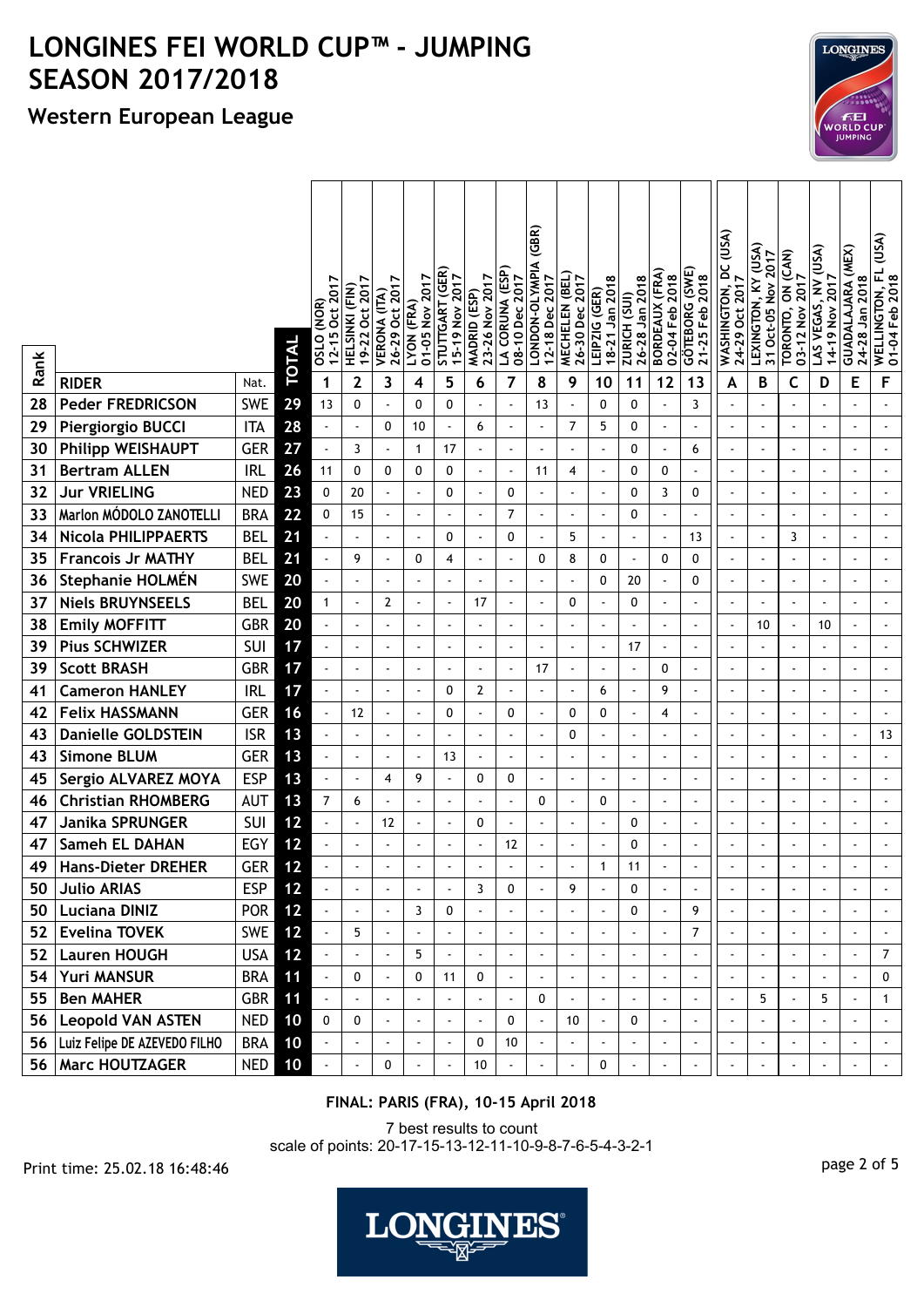## **Western European League**

|      |                          |            | TOTAL          | 12-15 Oct 2017<br><b>OSLO (NOR)</b> | 19-22 Oct 2017<br>HELSINKI (FIN) | 26-29 Oct 2017<br>VERONA (ITA) | 01-05 Nov 2017<br>LYON (FRA) | STUTTGART (GER)<br>15-19 Nov 2017 | 23-26 Nov 2017<br>MADRID (ESP) | LA CORUNA (ESP<br>08-10 Dec 2017 | (GBR)<br>LONDON-OLYMPIA<br>12-18 Dec 2017 | MECHELEN (BEL<br>26-30 Dec 2017 | 18-21 Jan 2018<br>LEIPZIG (GER) | 26-28 Jan 2018<br>ZURICH (SUI) | BORDEAUX (FRA)<br>02-04 Feb 2018 | GÖTEBORG (SWE<br>21-25 Feb 2018 | WASHINGTON, DC (USA)<br>24-29 Oct 2017 | LEXINGTON, KY (USA)<br>31 Oct-05 Nov 2017 | TORONTO, ON (CAN)<br>03-12 Nov 2017 | LAS VEGAS, NV (USA)<br>14-19 Nov 2017 | GUADALAJARA (MEX)<br>24-28 Jan 2018 | WELLINGTON, FL (USA)<br>01-04 Feb 2018  |
|------|--------------------------|------------|----------------|-------------------------------------|----------------------------------|--------------------------------|------------------------------|-----------------------------------|--------------------------------|----------------------------------|-------------------------------------------|---------------------------------|---------------------------------|--------------------------------|----------------------------------|---------------------------------|----------------------------------------|-------------------------------------------|-------------------------------------|---------------------------------------|-------------------------------------|-----------------------------------------|
| Rank | <b>RIDER</b>             | Nat.       |                | 1                                   | $\mathbf{2}$                     | 3                              | 4                            | 5                                 | 6                              | 7                                | 8                                         | 9                               | 10                              | 11                             | 12                               | 13                              | A                                      | В                                         | C                                   | D                                     | E                                   | F                                       |
| 56   | Penelope LEPREVOST       | <b>FRA</b> | 10             |                                     | $\blacksquare$                   | 10                             | 0                            | 0                                 |                                |                                  |                                           |                                 | $\ddot{\phantom{0}}$            | 0                              | 0                                |                                 | $\blacksquare$                         |                                           |                                     |                                       |                                     | ä,                                      |
| 60   | <b>Emilio BICOCCHI</b>   | <b>ITA</b> | 10             |                                     |                                  | 8                              |                              | 2                                 |                                | $\overline{\phantom{a}}$         |                                           | ÷,                              |                                 |                                |                                  | $\blacksquare$                  | $\blacksquare$                         |                                           |                                     | $\overline{a}$                        |                                     |                                         |
| 61   | <b>Martin FUCHS</b>      | SUI        | 9              |                                     | ä,                               |                                |                              |                                   |                                | $\ddot{\phantom{a}}$             |                                           | $\sim$                          | 9                               | 0                              | $\ddot{\phantom{a}}$             |                                 | $\overline{a}$                         |                                           |                                     | ä,                                    |                                     | $\overline{\phantom{a}}$                |
| 61   | <b>William WHITAKER</b>  | <b>GBR</b> | 9              |                                     | $\overline{a}$                   | $\overline{a}$                 | $\sim$                       | $\bullet$                         | $\blacksquare$                 | $\blacksquare$                   | 9                                         | 0                               | $\ddot{\phantom{0}}$            | $\overline{a}$                 | ÷,                               | $\blacksquare$                  | $\blacksquare$                         | $\blacksquare$                            | $\ddot{\phantom{a}}$                | ä,                                    | $\sim$                              | $\blacksquare$                          |
| 63   | <b>Emanuele GAUDIANO</b> | <b>ITA</b> | 8              | $\blacksquare$                      | $\blacksquare$                   | 0                              | 0                            | $\blacksquare$                    | 0                              | 8                                | 0                                         | $\blacksquare$                  | $\ddot{\phantom{0}}$            | $\blacksquare$                 | $\blacksquare$                   | 0                               | $\blacksquare$                         | $\blacksquare$                            | $\blacksquare$                      | ä,                                    | $\blacksquare$                      | $\blacksquare$                          |
| 63   | <b>Geir GULLIKSEN</b>    | <b>NOR</b> | 8              | 0                                   | 8                                |                                |                              |                                   | 0                              |                                  | 0                                         |                                 | $\ddot{\phantom{0}}$            |                                |                                  | 0                               | $\blacksquare$                         |                                           |                                     |                                       |                                     | 0                                       |
| 65   | <b>Holger WULSCHNER</b>  | <b>GER</b> | 7              |                                     | $\blacksquare$                   | $\blacksquare$                 | $\overline{7}$               | 0                                 |                                | $\blacksquare$                   |                                           | $\overline{\phantom{a}}$        | 0                               | $\blacksquare$                 |                                  |                                 | $\blacksquare$                         | $\blacksquare$                            |                                     | $\blacksquare$                        |                                     | $\blacksquare$                          |
| 65   | <b>Irma KARLSSON</b>     | <b>SWE</b> | 7              |                                     | $\blacksquare$                   | $\overline{a}$                 | $\overline{\phantom{a}}$     |                                   | $\overline{\phantom{a}}$       | $\blacksquare$                   |                                           | $\blacksquare$                  | $\blacksquare$                  | $\blacksquare$                 | 7                                | 0                               | $\blacksquare$                         | $\overline{\phantom{a}}$                  | $\overline{\phantom{a}}$            | $\blacksquare$                        |                                     | $\blacksquare$                          |
| 65   | <b>Luca Maria MONETA</b> | <b>ITA</b> | 7              |                                     | 0                                |                                | ÷,                           |                                   | 7                              |                                  |                                           | $\overline{\phantom{a}}$        | 0                               | 0                              |                                  | $\overline{a}$                  | $\blacksquare$                         |                                           |                                     | $\overline{a}$                        | $\blacksquare$                      |                                         |
| 65   | Luigi POLESELLO          | <b>ITA</b> | $\overline{7}$ |                                     | $\blacksquare$                   | 7                              |                              |                                   |                                | $\overline{\phantom{a}}$         |                                           |                                 | $\blacksquare$                  |                                |                                  |                                 | $\blacksquare$                         |                                           |                                     | $\overline{a}$                        |                                     |                                         |
| 65   | <b>Maurice TEBBEL</b>    | <b>GER</b> | 7              |                                     | ÷,                               |                                |                              | 0                                 | $\blacksquare$                 | $\ddot{\phantom{a}}$             | ä,                                        |                                 | 7                               |                                | ÷,                               | ä,                              | $\blacksquare$                         | $\blacksquare$                            |                                     | ä,                                    |                                     |                                         |
| 70   | <b>Jerome GUERY</b>      | <b>BEL</b> | 7              |                                     | $\blacksquare$                   | 0                              | $\blacksquare$               |                                   | $\blacksquare$                 | $\blacksquare$                   |                                           | $\overline{2}$                  | $\ddot{\phantom{1}}$            | 5                              | $\blacksquare$                   | $\overline{a}$                  | $\blacksquare$                         | $\blacksquare$                            |                                     | $\blacksquare$                        | $\overline{a}$                      | $\blacksquare$                          |
| 71   | Cian O'CONNOR            | <b>IRL</b> | 6              |                                     | $\overline{a}$                   | 6                              | $\overline{\phantom{a}}$     |                                   |                                | $\overline{\phantom{a}}$         | 0                                         |                                 |                                 |                                | $\ddot{\phantom{0}}$             |                                 | ä,                                     |                                           |                                     | $\overline{\phantom{a}}$              |                                     |                                         |
| 71   | <b>Julien GONIN</b>      | <b>FRA</b> | 6              |                                     | $\ddot{\phantom{a}}$             |                                | 0                            |                                   |                                | 6                                |                                           | L.                              | $\blacksquare$                  |                                | 0                                |                                 | $\overline{a}$                         | $\blacksquare$                            |                                     | ä,                                    |                                     | $\overline{\phantom{a}}$                |
| 71   | <b>Romain DUGUET</b>     | SUI        | 6              | 0                                   | 0                                | $\blacksquare$                 | 0                            | $\bullet$                         | $\sim$                         | $\blacksquare$                   | ÷,                                        | 0                               | $\blacksquare$                  | 6                              | ÷,                               | $\blacksquare$                  | $\blacksquare$                         | $\overline{a}$                            | $\ddot{\phantom{a}}$                | ä,                                    | $\sim$                              | ä,                                      |
| 74   | <b>Werner MUFF</b>       | SUI        | 6              |                                     | ä,                               |                                | ÷                            |                                   |                                | $\overline{\phantom{a}}$         |                                           |                                 | 2                               | 4                              | $\ddot{\phantom{0}}$             | 0                               | $\blacksquare$                         |                                           | $\overline{\phantom{a}}$            | ÷,                                    |                                     | ä,                                      |
| 75   | <b>Athina ONASSIS</b>    | GRE        | 5              |                                     | ÷,                               | 5                              |                              |                                   |                                |                                  |                                           |                                 |                                 |                                |                                  |                                 | $\blacksquare$                         |                                           |                                     |                                       |                                     |                                         |
| 75   | Patrick STUHLMEYER       | <b>GER</b> | 5              |                                     | $\blacksquare$                   |                                | $\overline{\phantom{a}}$     | 5                                 | $\blacksquare$                 | $\blacksquare$                   |                                           | $\blacksquare$                  | 0                               | $\blacksquare$                 |                                  | $\blacksquare$                  | $\sim$                                 | $\blacksquare$                            |                                     | $\blacksquare$                        |                                     | $\ddot{\phantom{a}}$                    |
| 75   | <b>Shane BREEN</b>       | <b>IRL</b> | 5              | $\blacksquare$                      | 0                                | $\overline{a}$                 | $\overline{\phantom{a}}$     | 0                                 | $\overline{\phantom{a}}$       | 5                                |                                           | $\blacksquare$                  | $\blacksquare$                  | $\overline{\phantom{a}}$       | $\ddot{\phantom{0}}$             | $\blacksquare$                  | $\overline{\phantom{a}}$               | $\overline{\phantom{a}}$                  | $\overline{\phantom{a}}$            | $\overline{\phantom{a}}$              |                                     | $\ddot{\phantom{1}}$                    |
| 78   | <b>Christian KUKUK</b>   | <b>GER</b> | 4              |                                     | 0                                | $\blacksquare$                 | $\blacksquare$               | $\blacksquare$                    | $\blacksquare$                 |                                  | $\ddot{\phantom{0}}$                      | $\blacksquare$                  | 4                               |                                | $\blacksquare$                   | $\blacksquare$                  | $\blacksquare$                         | $\overline{\phantom{a}}$                  |                                     | $\overline{\phantom{a}}$              | $\overline{\phantom{a}}$            | $\overline{a}$                          |
| 78   | <b>Gudrun PATTEET</b>    | <b>BEL</b> | 4              |                                     | $\blacksquare$                   | $\ddot{\phantom{1}}$           | 0                            |                                   | 0                              | 4                                |                                           | 0                               | $\overline{a}$                  |                                | 0                                |                                 | $\ddot{\phantom{1}}$                   | $\ddot{\phantom{1}}$                      | $\ddot{\phantom{1}}$                | $\blacksquare$                        |                                     | ÷.                                      |
| 78   | <b>Jos VERLOOY</b>       | <b>BEL</b> | 4              | 0                                   | 4                                |                                |                              |                                   |                                | 0                                |                                           | 0                               |                                 |                                |                                  |                                 |                                        |                                           |                                     |                                       |                                     |                                         |
|      | 78 Zoe CONTER            | BEL        | $\overline{4}$ | 4                                   | $\blacksquare$                   | 0                              |                              |                                   | $\overline{\phantom{a}}$       | 0                                |                                           | 0                               | $\overline{a}$                  |                                |                                  |                                 | $\blacksquare$                         |                                           |                                     |                                       |                                     | $\blacksquare$                          |
|      | 82   Maximilian LILL     | <b>GER</b> | $\mathbf{3}$   |                                     |                                  |                                |                              |                                   |                                |                                  |                                           |                                 | 3                               |                                |                                  |                                 |                                        |                                           |                                     |                                       |                                     |                                         |
|      | 83 Alexis DEROUBAIX      | <b>FRA</b> | $\overline{2}$ |                                     |                                  |                                |                              |                                   | $\sim$                         | $\hat{\phantom{a}}$              |                                           | $\blacksquare$                  | $\blacksquare$                  |                                | 2                                | $\blacksquare$                  | $\blacksquare$                         | $\blacksquare$                            |                                     |                                       |                                     | $\mathbf{r}$                            |
|      | 83   Amanda DERBYSHIRE   | GBR        | $\overline{2}$ |                                     |                                  |                                |                              |                                   |                                | $\blacksquare$                   | 0                                         | $\blacksquare$                  | $\blacksquare$                  |                                |                                  | $\blacksquare$                  | 0                                      | $\mathbf{2}$                              |                                     |                                       |                                     | $\blacksquare$                          |
|      | 83   Laura RENWICK       | GBR        | $\overline{2}$ |                                     | $\blacksquare$                   |                                | $\blacksquare$               |                                   |                                | $\blacksquare$                   | 2                                         | $\blacksquare$                  | $\blacksquare$                  |                                | $\blacksquare$                   |                                 |                                        |                                           |                                     |                                       |                                     |                                         |
|      | 83   Marie Valdar LONGEM | <b>NOR</b> | $\mathbf{2}$   | $\overline{2}$                      |                                  |                                | 0                            | 0                                 |                                |                                  |                                           |                                 | 0                               |                                | 0                                |                                 |                                        |                                           |                                     |                                       |                                     |                                         |
|      | 83   Paolo PAINI         | ITA        | $\overline{2}$ | 0                                   | 0                                |                                |                              |                                   | $\overline{\phantom{a}}$       | 2                                |                                           |                                 |                                 |                                |                                  |                                 |                                        | $\blacksquare$                            |                                     |                                       |                                     | $\blacksquare$                          |
|      | 83 Rolf-Göran BENGTSSON  | SWE        | $\overline{2}$ |                                     |                                  | $\blacksquare$                 | $\overline{\phantom{a}}$     |                                   | $\overline{\phantom{a}}$       | $\blacksquare$                   |                                           | $\blacksquare$                  | $\blacksquare$                  |                                | $\overline{\phantom{a}}$         | 2                               | $\overline{\phantom{a}}$               | $\blacksquare$                            |                                     |                                       | $\blacksquare$                      | $\blacksquare$<br>$\mathbf{a}^{\prime}$ |
|      | 89   Arthur DA SILVA     | <b>SUI</b> | 1              |                                     | $\blacksquare$                   |                                |                              |                                   |                                | $\mathbf{1}$                     | ÷,                                        | $\blacksquare$                  | ÷,                              |                                | ÷,                               |                                 | ÷,                                     |                                           |                                     |                                       | $\blacksquare$                      |                                         |

#### **FINAL: PARIS (FRA), 10-15 April 2018**

7 best results to count scale of points: 20-17-15-13-12-11-10-9-8-7-6-5-4-3-2-1

page 3 of 5 Print time: 25.02.18 16:48:46



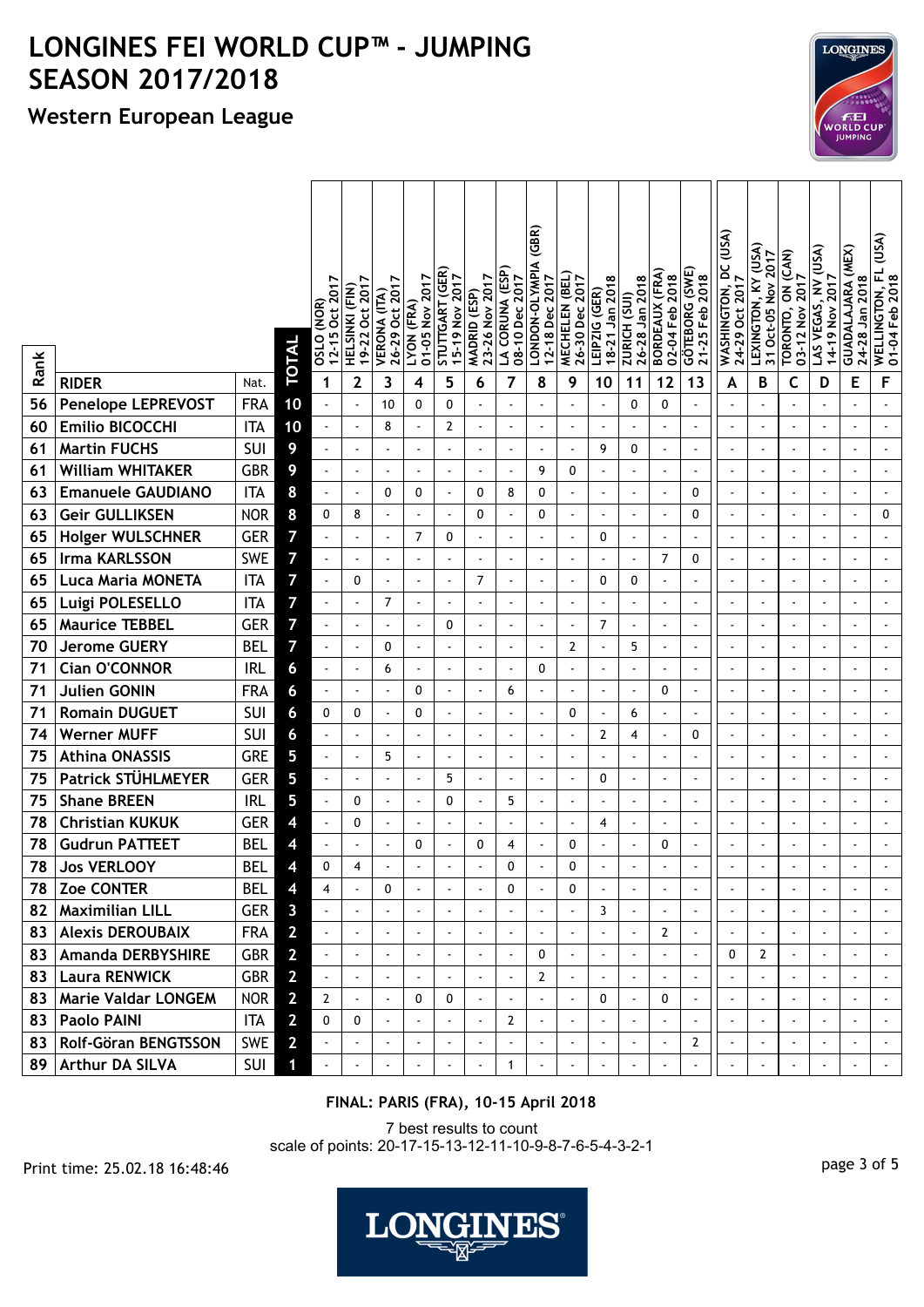## **Western European League**

|                |                                 |            | TOTAL            | 12-15 Oct 2017<br>(NOR)<br>0210 | 19-22 Oct 2017<br>HELSINKI (FIN) | 26-29 Oct 2017<br>VERONA (ITA) | 01-05 Nov 2017<br>LYON (FRA) | STUTTGART (GER)<br>15-19 Nov 2017 | 23-26 Nov 2017<br>MADRID (ESP) | LA CORUNA (ESP<br>08-10 Dec 2017 | (GBR)<br>LONDON-OLYMPIA<br>12-18 Dec 2017 | <b>WECHELEN (BEL</b><br>26-30 Dec 2017 | 18-21 Jan 2018<br>LEIPZIG (GER) | 26-28 Jan 2018<br>ZURICH (SUI) | <b>BORDEAUX (FRA)</b><br>02-04 Feb 2018 | GÖTEBORG (SWE<br>21-25 Feb 2018 | WASHINGTON, DC (USA)<br>24-29 Oct 2017 | LEXINGTON, KY (USA)<br>31 Oct-05 Nov 2017 | TORONTO, ON (CAN)<br>03-12 Nov 2017 | LAS VEGAS, NV (USA)<br>14-19 Nov 2017 | <b>GUADALAJARA (MEX)</b><br>24-28 Jan 2018 | (USA)<br>WELLINGTON, FL<br>01-04 Feb 2018 |
|----------------|---------------------------------|------------|------------------|---------------------------------|----------------------------------|--------------------------------|------------------------------|-----------------------------------|--------------------------------|----------------------------------|-------------------------------------------|----------------------------------------|---------------------------------|--------------------------------|-----------------------------------------|---------------------------------|----------------------------------------|-------------------------------------------|-------------------------------------|---------------------------------------|--------------------------------------------|-------------------------------------------|
| Rank           | <b>RIDER</b>                    | Nat.       |                  | 1                               | 2                                | 3                              | 4                            | 5                                 | 6                              | 7                                | 8                                         | 9                                      | 10                              | 11                             | 12                                      | 13                              | A                                      | B                                         | c                                   | D                                     | E                                          | F                                         |
| 89             | <b>Gregory WATHELET</b>         | <b>BEL</b> | 1                | 0                               | $\mathbf{1}$                     | $\mathbf{0}$                   |                              |                                   |                                |                                  |                                           | $\Omega$                               | 0                               |                                | $\mathbf{0}$                            |                                 |                                        |                                           |                                     |                                       |                                            |                                           |
|                | <b>Abdel SAID</b>               | <b>EGY</b> | 0                | 0                               |                                  | 0                              |                              |                                   |                                |                                  |                                           |                                        |                                 |                                |                                         |                                 |                                        |                                           |                                     |                                       |                                            |                                           |
|                | <b>Alain JUFER</b>              | SUI        | $\mathbf 0$      |                                 | $\mathbf{r}$                     | $\blacksquare$                 |                              |                                   |                                | $\sim$                           |                                           | ÷,                                     | $\mathbf{r}$                    | 0                              | $\blacksquare$                          |                                 |                                        |                                           |                                     | ä,                                    |                                            | $\overline{\phantom{a}}$                  |
|                | <b>Alexandra PAILLOT</b>        | <b>FRA</b> | $\bf{0}$         |                                 | $\blacksquare$                   |                                | 0                            |                                   | $\blacksquare$                 |                                  |                                           | $\ddot{\phantom{0}}$                   | $\blacksquare$                  |                                | $\blacksquare$                          |                                 | $\blacksquare$                         |                                           |                                     | ä,                                    | $\blacksquare$                             | 0                                         |
|                | Angelie VON ESSEN               | <b>SWE</b> | $\mathbf 0$      |                                 |                                  |                                |                              |                                   |                                | 0                                |                                           | $\overline{\phantom{a}}$               | $\mathbf{r}$                    |                                |                                         |                                 |                                        |                                           |                                     | ÷,                                    |                                            |                                           |
|                | Anna-Julia KONTIO               | <b>FIN</b> | $\bf{0}$         | ÷,                              |                                  |                                |                              |                                   |                                |                                  | 0                                         | 0                                      | 0                               | 0                              | $\blacksquare$                          |                                 |                                        |                                           |                                     | ä,                                    |                                            |                                           |
|                | <b>Billy TWOMEY</b>             | <b>IRL</b> | $\boldsymbol{0}$ |                                 | $\mathbf{r}$                     | $\blacksquare$                 |                              | $\blacksquare$                    | $\sim$                         | $\mathbf{0}$                     |                                           |                                        | ä,                              | ä,                             |                                         | ÷,                              | $\overline{\phantom{a}}$               | $\ddot{\phantom{a}}$                      |                                     | ä,                                    | $\sim$                                     | ä,                                        |
|                | <b>Cédric ANGOT</b>             | <b>FRA</b> | $\bf{0}$         | ÷,                              |                                  |                                |                              |                                   |                                | $\sim$                           |                                           | $\ddot{\phantom{0}}$                   | $\overline{a}$                  |                                | 0                                       | 0                               | $\blacksquare$                         |                                           | $\ddot{\phantom{a}}$                | $\overline{a}$                        |                                            | $\overline{\phantom{a}}$                  |
|                | <b>Christa EKSTRAND HANSSON</b> | <b>ESP</b> | $\bf{0}$         |                                 |                                  |                                |                              |                                   |                                |                                  |                                           |                                        |                                 |                                |                                         |                                 |                                        |                                           |                                     |                                       | 0                                          |                                           |
|                | <b>Dayro ARROYAVE</b>           | COL        | $\bf{0}$         |                                 | $\mathbf{r}$                     |                                |                              |                                   |                                | ÷.                               |                                           | 0                                      | $\overline{a}$                  |                                |                                         |                                 |                                        |                                           |                                     | $\overline{a}$                        |                                            |                                           |
|                | <b>Dermott LENNON</b>           | <b>IRL</b> | $\bf{0}$         | $\ddot{\phantom{a}}$            | $\blacksquare$                   | $\ddot{\phantom{0}}$           | 0                            | $\overline{a}$                    | $\blacksquare$                 | $\blacksquare$                   |                                           | ÷,                                     | $\blacksquare$                  |                                | $\blacksquare$                          | $\ddot{\phantom{a}}$            | $\overline{a}$                         | $\ddot{\phantom{a}}$                      | $\blacksquare$                      | ä,                                    | $\blacksquare$                             | $\blacksquare$                            |
|                | <b>Duarte SEABRA</b>            | <b>POR</b> | $\bf{0}$         |                                 | $\mathbf{r}$                     |                                |                              |                                   |                                |                                  |                                           | L.                                     |                                 |                                | 0                                       |                                 |                                        |                                           |                                     | ÷,                                    |                                            |                                           |
|                | <b>Edward LEVY</b>              | <b>FRA</b> | $\bf{0}$         |                                 | $\mathbf{r}$                     | ä,                             | 0                            |                                   |                                | ä,                               |                                           |                                        | ÷.                              |                                |                                         |                                 |                                        |                                           |                                     | ÷,                                    |                                            |                                           |
|                | Eric VAN DER VLEUTEN            | <b>NED</b> | $\mathbf 0$      | 0                               | 0                                | $\blacksquare$                 |                              |                                   | 0                              | $\sim$                           |                                           |                                        |                                 |                                | 0                                       |                                 |                                        |                                           |                                     | ÷,                                    |                                            |                                           |
|                | <b>Frank SCHUTTERT</b>          | <b>NED</b> | $\bf{0}$         |                                 | $\blacksquare$                   |                                | 0                            | 0                                 |                                | $\tilde{\phantom{a}}$            |                                           | ÷,                                     | $\blacksquare$                  |                                |                                         |                                 |                                        |                                           |                                     | $\blacksquare$                        |                                            |                                           |
|                | <b>Gerardo MENENDEZ MIERES</b>  | <b>ESP</b> | $\mathbf 0$      |                                 | $\blacksquare$                   |                                |                              |                                   |                                | 0                                |                                           |                                        | ä,                              |                                |                                         |                                 |                                        |                                           |                                     | ÷,                                    |                                            |                                           |
|                | <b>Gregory COTTARD</b>          | <b>FRA</b> | $\mathbf 0$      | $\overline{a}$                  | 0                                | $\ddot{\phantom{1}}$           |                              | $\overline{a}$                    |                                | ÷.                               |                                           | $\overline{a}$                         | $\overline{a}$                  |                                |                                         |                                 |                                        |                                           |                                     | $\overline{\phantom{a}}$              |                                            |                                           |
|                | <b>Guy WILLIAMS</b>             | <b>GBR</b> | $\bf{0}$         |                                 | $\mathbf{r}$                     | $\blacksquare$                 | $\sim$                       | $\ddot{\phantom{a}}$              | $\sim$                         | $\hat{\phantom{a}}$              | 0                                         | $\ddot{\phantom{0}}$                   | $\mathbf{r}$                    | $\overline{a}$                 | $\sim$                                  | ä,                              | $\overline{\phantom{a}}$               | $\ddot{\phantom{a}}$                      | ÷,                                  | ä,                                    | $\blacksquare$                             | ä,                                        |
|                | <b>Harm LAHDE</b>               | <b>GER</b> | $\bf{0}$         | $\ddot{\phantom{0}}$            | 0                                | $\blacksquare$                 | $\blacksquare$               |                                   |                                | $\blacksquare$                   |                                           | $\ddot{\phantom{0}}$                   | $\blacksquare$                  |                                | $\blacksquare$                          |                                 | $\overline{a}$                         |                                           | $\ddot{\phantom{a}}$                | $\overline{\phantom{a}}$              |                                            | $\overline{\phantom{a}}$                  |
|                | <b>Jane RICHARD PHILIPS</b>     | SUI        | $\bf{0}$         |                                 | $\mathbf{r}$                     | 0                              |                              |                                   | $\sim$                         | 0                                |                                           | ÷,                                     | $\overline{\phantom{a}}$        |                                |                                         |                                 |                                        |                                           |                                     | ÷,                                    |                                            |                                           |
|                | <b>John WHITAKER</b>            | <b>GBR</b> | $\bf{0}$         |                                 |                                  | 0                              |                              |                                   |                                | ÷.                               |                                           |                                        |                                 |                                |                                         |                                 |                                        |                                           |                                     | $\overline{a}$                        |                                            |                                           |
|                | <b>Johnny PALS</b>              | <b>NED</b> | 0                |                                 |                                  |                                |                              |                                   | $\mathbf{0}$                   |                                  |                                           | $\Omega$                               |                                 |                                |                                         |                                 |                                        |                                           |                                     |                                       |                                            |                                           |
|                | Juan Carlos GARCIA              | <b>ITA</b> | $\mathbf 0$      |                                 |                                  | 0                              |                              |                                   |                                |                                  |                                           |                                        |                                 |                                |                                         |                                 |                                        |                                           |                                     |                                       |                                            |                                           |
|                | Julia HOUTZAGER-KAYSER          | AUT        | $\mathbf 0$      |                                 |                                  |                                |                              |                                   | 0                              |                                  |                                           |                                        |                                 |                                |                                         |                                 |                                        |                                           |                                     |                                       |                                            |                                           |
| $\blacksquare$ | Juulia JYLÄS                    | <b>FIN</b> | $\mathbf 0$      | 0                               | 0                                | $\mathbf{r}$                   | 0                            | ä,                                | 0                              | $\mathbf 0$                      |                                           | L.                                     | $\blacksquare$                  |                                |                                         |                                 |                                        |                                           |                                     |                                       |                                            |                                           |
|                | Laura ROQUET PUIGNERO           | <b>ESP</b> | $\mathbf 0$      |                                 |                                  |                                |                              |                                   | 0                              |                                  |                                           |                                        | $\blacksquare$                  |                                |                                         |                                 |                                        |                                           |                                     |                                       |                                            |                                           |
|                | <b>Luca MARZIANI</b>            | <b>ITA</b> | $\mathbf 0$      |                                 | $\mathbf{r}$                     | 0                              |                              |                                   |                                |                                  |                                           |                                        | $\mathbf{r}$                    |                                |                                         |                                 |                                        |                                           |                                     | ä,                                    |                                            |                                           |
|                | <b>Ludger BEERBAUM</b>          | <b>GER</b> | $\mathbf 0$      |                                 | $\mathbf{r}$                     |                                |                              | 0                                 | 0                              | $\mathbf 0$                      |                                           | $\pmb{0}$                              | $\omega$                        |                                | $\mathbf{r}$                            |                                 |                                        |                                           |                                     | $\omega$                              |                                            |                                           |
|                | Luis FERNANDEZ GIL FOURNIER     | <b>ESP</b> | $\mathbf 0$      |                                 | $\blacksquare$                   |                                |                              |                                   | 0                              |                                  |                                           |                                        | $\blacksquare$                  |                                | $\blacksquare$                          |                                 |                                        |                                           |                                     | ä,                                    |                                            | $\blacksquare$                            |
|                | <b>Marco KUTSCHER</b>           | <b>GER</b> | $\mathbf 0$      | 0                               |                                  |                                |                              |                                   |                                |                                  |                                           | $\blacksquare$                         | $\blacksquare$                  |                                | $\blacksquare$                          |                                 |                                        |                                           |                                     |                                       |                                            | $\blacksquare$                            |
|                | <b>Mario STEVENS</b>            | GER        | $\mathbf 0$      |                                 | $\blacksquare$                   |                                | $\mathbf{r}$                 |                                   |                                |                                  |                                           | L.                                     | $\mathbf 0$                     |                                | $\mathbf{r}$                            |                                 |                                        |                                           | $\mathbf{r}$                        | $\blacksquare$                        | $\blacksquare$                             | $\mathcal{L}_{\mathcal{A}}$               |

#### **FINAL: PARIS (FRA), 10-15 April 2018**

7 best results to count scale of points: 20-17-15-13-12-11-10-9-8-7-6-5-4-3-2-1

page 4 of 5 Print time: 25.02.18 16:48:46